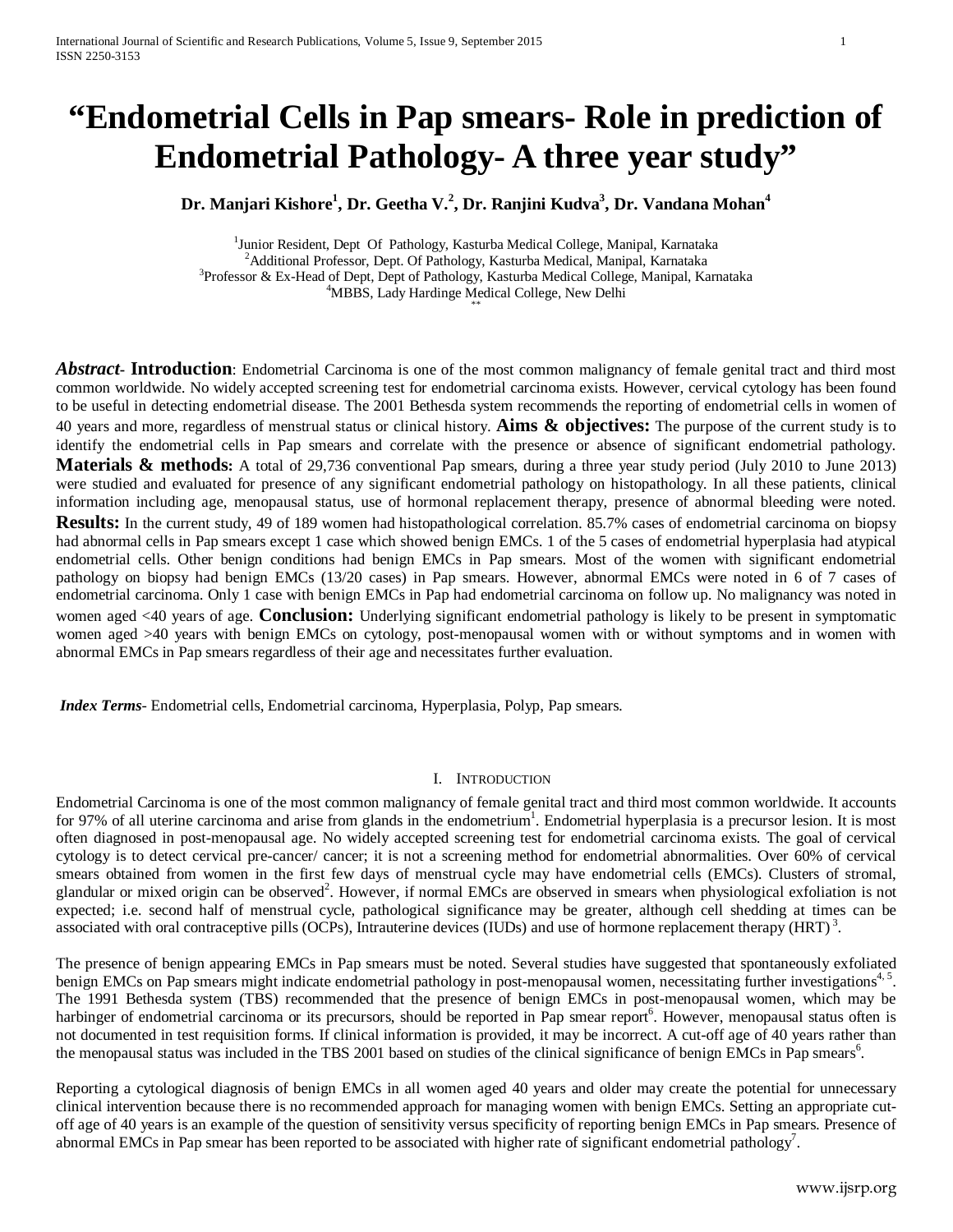In the present study attempts have been made to identify EMCs in Pap smears and assess their role in prediction of endometrial pathology.

# II. AIMS & OBJECTIVES

AIM:

To ascertain the relevance of endometrial cells detected in routine cervical Pap smears in predicting endometrial pathology.

## OBJECTIVES OF THE CURRENT STUDY:

- 1) To identify endometrial cells in conventional Pap smears.
- 2) To categorize endometrial cells into benign and abnormal (atypical/malignant) subtypes.
- 3) To correlate their presence with clinical, radiologic and histopathological findings whenever available.
- 4) Evaluate whether significant endometrial pathology exists in postmenopausal women with EMCs in their Pap smears
- 5) Correlate cases of abnormal EMCs in Pap smears with histopathological findings.

### III. MATERIALS & METHODS

A retrospective & prospective review was done of the archives of the Department of Pathology, Kasturba Medical College & Hospital, Manipal, from July 2010 to June 2013. Twenty-nine thousand seven hundred and thirty-six Pap smears were performed during this 3 year period. All of these smears were conventional Pap smears.

### **Inclusion Criteria:**

All cervical Pap smears performed on women attending Kasturba Hospital, Manipal from July 2010 to June 2013 that contained endometrial cells were included in the study.

#### **Exclusion Criteria:**

All cervical Pap smears lacking endometrial cells and inadequate smears, performed on women attending Kasturba Hospital, Manipal from July 2010 to June 2013 were not part of the study.

One-hundred and eighty-nine of 29,736 Pap smears were identified to have endometrial cells. The patients were divided into two groups:

- 1) With presence of benign-appearing endometrial cells with or without stromal cells, necrotic debris, histiocytes, inflammatory cells in the smears.
- 2) Abnormal (atypical/malignant) endometrial cells.

Clinical information like age, menopausal status and use of hormone replacement therapy, use of tamoxifen and history of abnormal bleeding, ultrasound findings including endometrial thickness as assessed on transvaginal ultrasound was obtained from medical records department. These patients were subdivided into pre- and postmenopausal group, 44 of 189 being postmenopausal women. Endometrial biopsy/ curettage was performed in 49 of 189 cases and correlated with the cytological findings. Pathological findings from endometrial biopsy were documented for correlation.

#### IV. RESULTS

In a three year study period (July 2010 to June 2013); 29,736 conventional cervical Pap smears received in Kasturba Hospital were analyzed.

- 1) One-hundred and eighty-nine (0.64%) smears showed presence of endometrial cells. Most of the women in the study were in the age group of 41-50 years.
- 2) Different patterns and cytological features of EMCs were observed and classified as benign appearing and abnormal EMCs. Presence of top-hat appearance (Fig 1) was noted in benign EMC clusters whereas stromal cells, histiocytes and debris were noted in both the groups i.e., benign appearing EMCs & abnormal EMCs (Fig 2).
- 3) One-hundred and sixty-nine women had benign EMCs in Pap smear; menorrhagia was common presenting symptom. Fiftytwo women were asymptomatic. Significant endometrial pathology was noted in 13 of 41 biopsied cases in this group including one case of endometrial adenocarcinoma (Fig 3).
- 4) The mean age of 20 women with abnormal EMCs in Pap smear was 53.65 years; most common presenting symptom being post-menopausal bleeding. One of these 20 women was asymptomatic. Eight of these 20 cases had biopsy correlation; six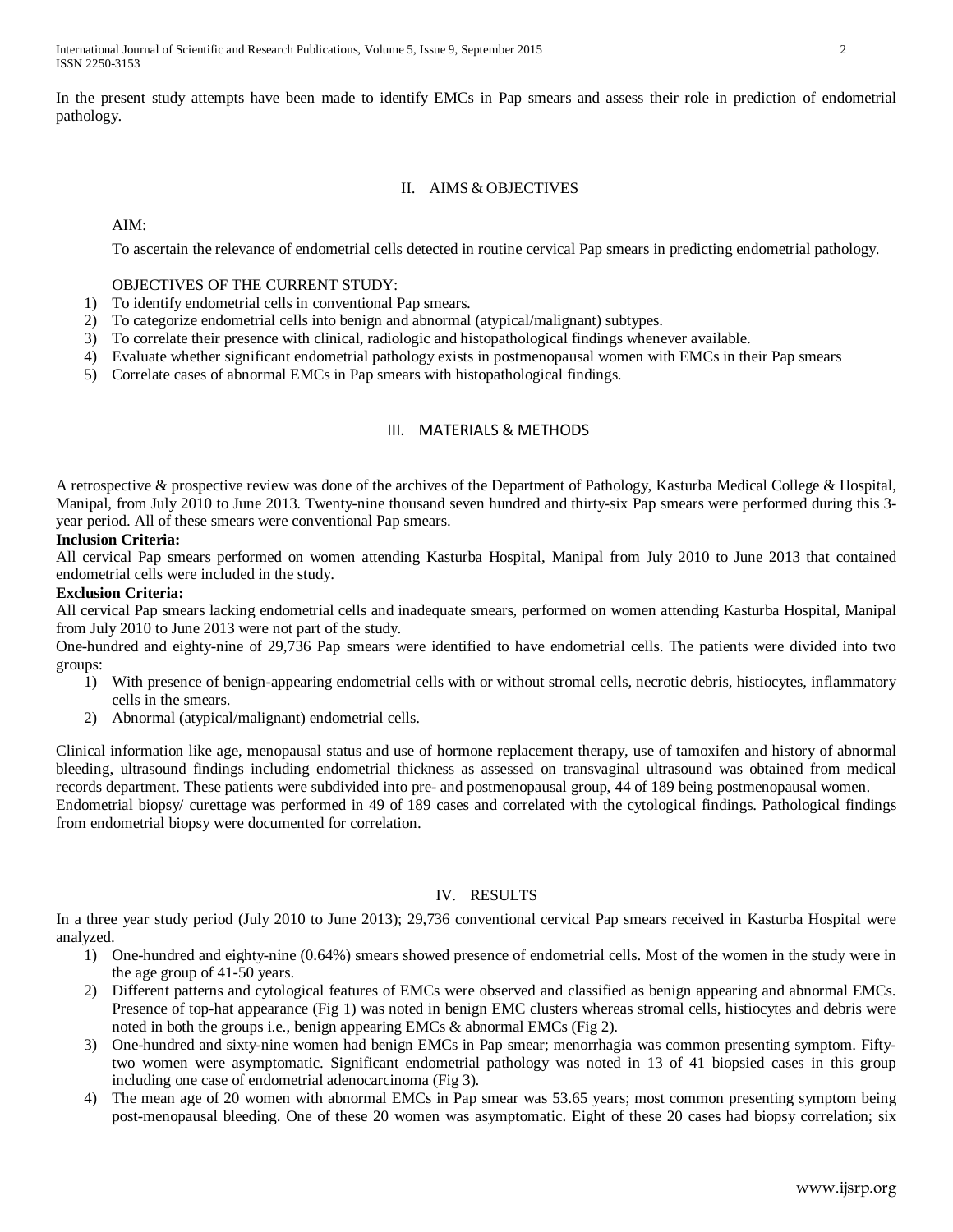showed endometrial adenocarcinoma. The other two biopsied cases showed one case each of endometrial hyperplasia and secretory endometrium.

- 5) Forty-seven women in the age group of <40 years with a mean age of 32.3 years showed endometrial cells on Pap smears. Dysfunctional uterine bleeding (23.3%) was the most common presenting symptom among symptomatic women (63.8%). Forty-six of these 47 smears showed benign EMCs. One case with abnormal EMCs had no follow up data. None of the cases with histopathological correlation had underlying malignancy.
- 6) One-hundred and forty-two women were identified in the age group of  $\geq$  40 years with EMCs on Pap with a mean age of 49.2 years. Sixty-seven percent women were symptomatic; postmenopausal bleeding the common presenting symptom (Fig 4).
- 7) Thirty-eight of 123 women aged ≥40 years with benign EMCs on Pap underwent histopathological examination. Significant pathology was observed in eleven cases ( $\approx$ 29%) including endometrial polyp (18.4%), endometrial hyperplasia (7.9%) and endometrial adenocarcinoma (2.6%) (Fig 5).
- 8) Among 123 women aged ≥40 years, 20 women showed benign EMCs along with debris on Pap smears. Though 65% of these women underwent endometrial biopsy, significant pathology i.e., endometrial hyperplasia was identified in one of them.
- 9) Nineteen women aged ≥40 years had abnormal EMCs on Pap smears; 42% of them had histopathological correlation (8 of the nineteen cases). Six of these 8 women i.e., 75% had underlying endometrial malignancy (Fig6,9-10).
- 10) Forty-four women were postmenopausal. Six of 30 women with benign EMCs among postmenopausal women underwent endometrial biopsy; significant pathology being observed in 4 cases. However, no endometrial malignancy was noted. The positive and negative predictive value of benign EMCs in postmenopausal women in predicting significant endometrial pathology was 54.6% and 72.7% respectively.
- 11) Fourteen postmenopausal women showed abnormal EMCs on Pap smears. Five of these 14 women who were biopsied showed endometrial adenocarcinoma (Fig7,8,11).
- 12) Post-menopausal bleeding was the most common presenting symptom noted in the postmenopausal women (65.1%). Nine of 11 cases biopsied showed significant endometrial pathology; five being endometrial carcinoma. Further, 7 of the 9 cases with significant endometrial pathology were symptomatic.
- 13) Seven of 30 postmenopausal women with benign EMCs had history of HRT. Two of them had endometrial biopsy that showed endometrial polyp and endometrial hyperplasia, one case each. Rest of the women in this group had no history of HRT. Four of these 23 underwent follow up histopathological examination; 2 showed significant endometrial pathology, i.e., one case each of endometrial polyp and hyperplasia.
- 14) Eight of 14 postmenopausal women with abnormal EMCs on Pap had history of HRT use. Three of these 8 cases showed endometrial malignancy on biopsy. Six of 14 postmenopausal women had no history of HRT; 2 of them showed endometrial malignancy.
- 15) History of intrauterine contraceptive device use was available in 6 of 189 cases. Two cases had biopsy for correlation with one case each of endometrial polyp and leiomyoma.

## **V. DISCUSSION**

The Pap test which was introduced nearly 80 years ago is now proven to be one of the best procedures for cervical cancer screening and prevention. In contrast, endometrial carcinoma, currently emerging as common malignancy of the female genital tract, has no cost-effective universal screening test.

It has been observed that the Pap test has low sensitivity & low positive predictive value in detection of endometrial cancer. Though there is discrepancy regarding the clinical significance of finding benign exfoliated endometrial cells in Pap test, it has been seen that significant endometrial pathology is present whenever abnormal endometrial cells are observed in Pap smear.

In the present study, an attempt was made to analyze the frequency of different types of endometrial cells in Pap smear and their role in predicting endometrial pathology in relation to age group (<40 years  $\▵ 40$  years), menopausal status, hormonal therapy and history of use of intrauterine contraceptive devices.

One-hundred and eighty nine Pap smears with endometrial cells were identified in the three year study period. These findings were correlated with clinical, radiological and histopathological findings whenever available.

Incidence of endometrial cells on Pap smears in the present study was  $0.64\%$ . Similar findings were observed by Karim et al<sup>1</sup> (1.71%). However, Voojis & coworker<sup>2</sup>noted a much higher rate of EMCs in Pap smears in their study (12%).

In the current study, the presence of benign appearing EMCs accounted for 0.56% of all the conventional Pap smears studied. These findings are similar to the observations of Lai et al<sup>3</sup> (0.24%). However, Cherkis & coworker4 noted a lower rate of benign EMCs(0.06%).

In the present study, 13 of 41 cases biopsied with benign EMCs on Pap showed significant endometrial pathology with endometrial polyp (19.51%), endometrial hyperplasia (9.76%) and one case (2.44%) of endometrioid adenocarcinoma. However, Cherkis et al<sup>4</sup>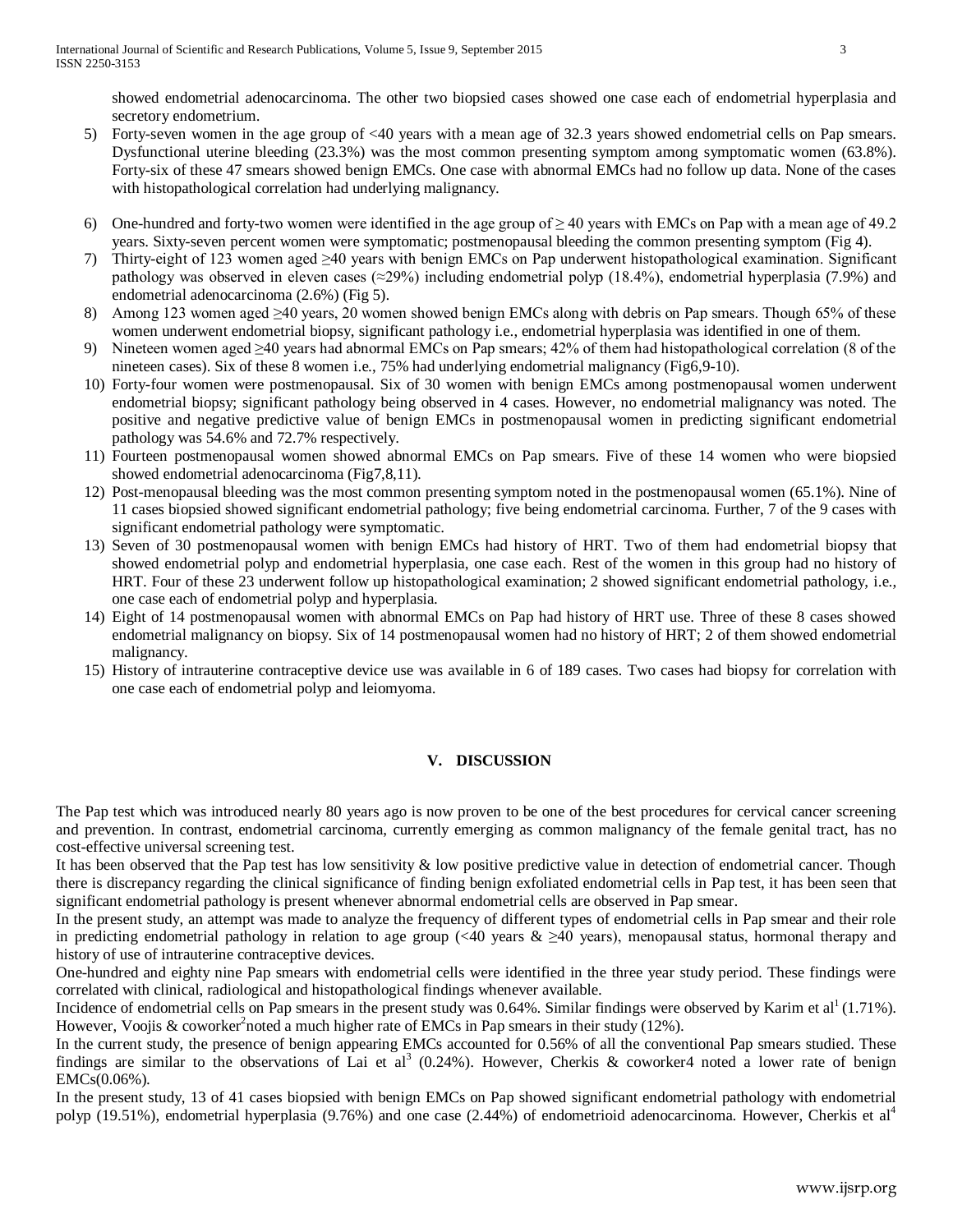noted higher rate of endometrial adenocarcinoma (11.2%) in their study. Rest of the cases observed by them was endometrial polyp  $(11.7%)$  and endometrial hyperplasia  $(12.84%)$ . In contrast, Yancey et al<sup>5</sup> noted a lower rate of endometrial carcinoma  $(0.8%).$ 

In the present study, twenty of the 189 women had abnormal EMCs on Pap smears of which atypical EMCs were noted in 14 (i.e. 7.4%) cases. The mean age of women with atypical EMCs was 53.3 years. Thrall et al <sup>6</sup> noted fewer cases of atypical EMCs [1.24% (48/3863)] and in younger women as compared to our study i.e., mean age was 44 years.

Six of 14 (43%) women with atypical EMCs had histopathological follow up. Significant pathology was noted in 5 cases (83.3%). Cherkis et al<sup>7</sup> and Yancey & coworkers<sup>5</sup> noted significant endometrial pathology in 41.8% and 29.2% respectively in women with atypical EMCs in their studies. In the present study, 66.7% cases with biopsy in this group of women showed endometrial carcinoma. However, lower rate of endometrial carcinoma was observed by Cherkis et al<sup>7</sup>(20%) and Yancey et al<sup>5</sup> (21%).

Inthe present study, the frequency of malignant endometrial cells was 3.2% [6 of 189 cases]; the mean age of women in this group was 54 years. However, Thrall et al<sup>6</sup> noted a lower prevalence rate (0.13%) and a higher mean age (62 years). In the study by Li & coworkers<sup>8</sup>, the incidence was 1.01% with a mean age of 64.3 years. In the present study, 2 of 6 cases with biopsy available for correlation showed endometrial adenocarcinoma. Li et al<sup>8</sup> had similar findings with endometrial adenocarcinoma on biopsy in all 21 cases with malignant EMCs on Pap smears in their study. However, Yancey et al<sup>5</sup>, noted malignancy in 75.8% of cases with suspicious/malignant EMCs in Pap.

In the present study, 142 women aged ≥40 years showed EMCs on Pap smears, with a mean age of 49.2 years. These findings are in concordance with those observed by Thrall et al<sup>6</sup> who noted a mean age of 46 years in their study.

In the current study, the prevalence rate of benign EMCs in women aged ≥40 years was 0.4%, a finding similar to the results of Beal et  $al^9$  (0.9%) and Browne et al<sup>10</sup> (1.1%).

Presence of atypical EMCs was noted in 6.9% of our cases with a follow up biopsy in 46.2% of these cases. Li et al<sup>8</sup> however noted a higher frequency of atypical EMCs (21.9%) and biopsy rate of 81.7%. The mean age of women with atypical EMCs was 53.3 years in our study group. These findings are similar to those of Li et al<sup>8</sup>.

It was noted that 66.7% of our cases with atypical EMCs in Pap smears in women aged ≥40 years showed malignancy on follow up biopsy. Shin et al<sup>11</sup> noted abnormal endometrial cells in 38% of patients with endometrial carcinoma in their study. In contrast, a much lower rate was observed in study by Eddy & coworkers<sup>12</sup> (15%).

In the current study, it was observed that 6 (85.7%) of the 7 cases of endometrial carcinoma had abnormal EMCs in their Pap smears. DuBeshter et al<sup>13</sup> noted 77% cases of endometrial carcinoma with abnormal EMCs in their Pap smears.

It can be concluded from the present study that symptomatic women aged  $\geq 40$  years with benign EMCs in Pap smears and postmenopausal women irrespective of symptoms and history of HRT with normal or atypical EMCs on cervical cytology screening should be evaluated for any underlying endometrial pathology. All women with abnormal EMCs in their Pap smears should be subjected to further clinicoradiologic examination and close follow up irrespective of age, symptoms or history of HRT or IUD use.

#### **VI. CONCLUSION**

It can be concluded from the current study that normal exfoliated endometrial cells in both the first half and second half of menstrual cycle in asymptomatic menstruating women are unlikely to be associated with significant endometrial pathology and need not be evaluated unless otherwise clinically indicated. Underlying significant endometrial pathology is likely to be present in symptomatic women aged  $\geq$  40 years with benign EMCs on cytology, postmenopausal women with or without symptoms and in women with abnormal endometrial cells in Pap smears regardless of their age and necessitates further evaluation. In the absence of demographic and clinical information including history of symptoms and menstrual status, age might be used to stratify the risk of underlying endometrial pathology.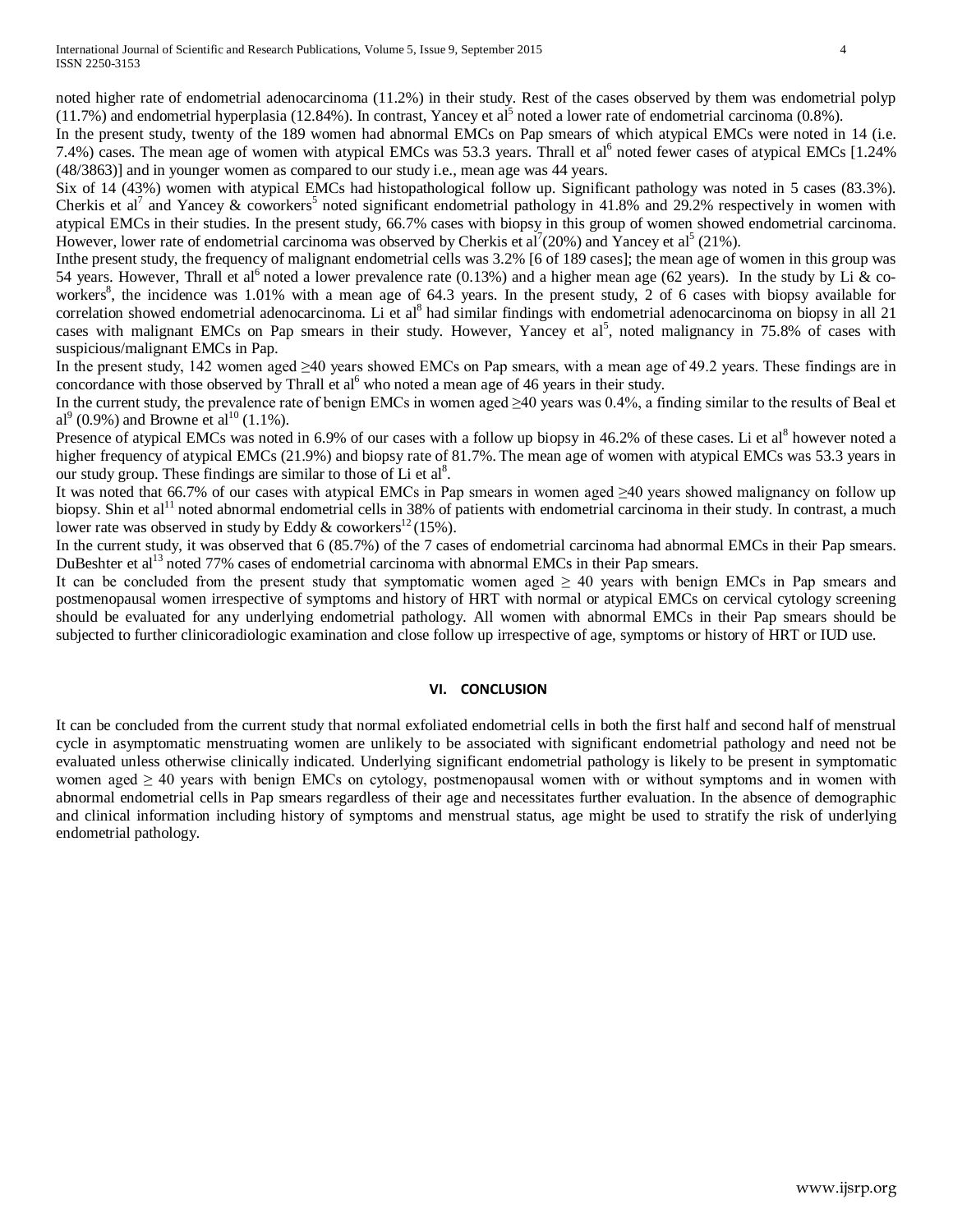# **IMAGES AND TABLES:**



 **Fig/Table 1: Clusters of Benign EMCs with "top-hat" appearance (A.Pap X200;B.Pap X100)**

# **Fig/Table2: EMCs in PAP smears: Cytomorphological features [n=189]**

| Features                 | Benign EMCs $(n=169)$ | Abnormal EMCs $(n=20)$ |
|--------------------------|-----------------------|------------------------|
| Top-hat appearance<br>1) | 21                    | $\overline{0}$         |
| of EMCs                  |                       |                        |
| Stromal cells<br>2)      | 35                    | 6                      |
| 3) Histiocytes<br>$\&$   | 20                    | 8                      |
| necrotic debris          |                       |                        |
| <b>EMCs</b> only<br>4)   | 93                    | 6                      |
| Total                    | 169                   | 20                     |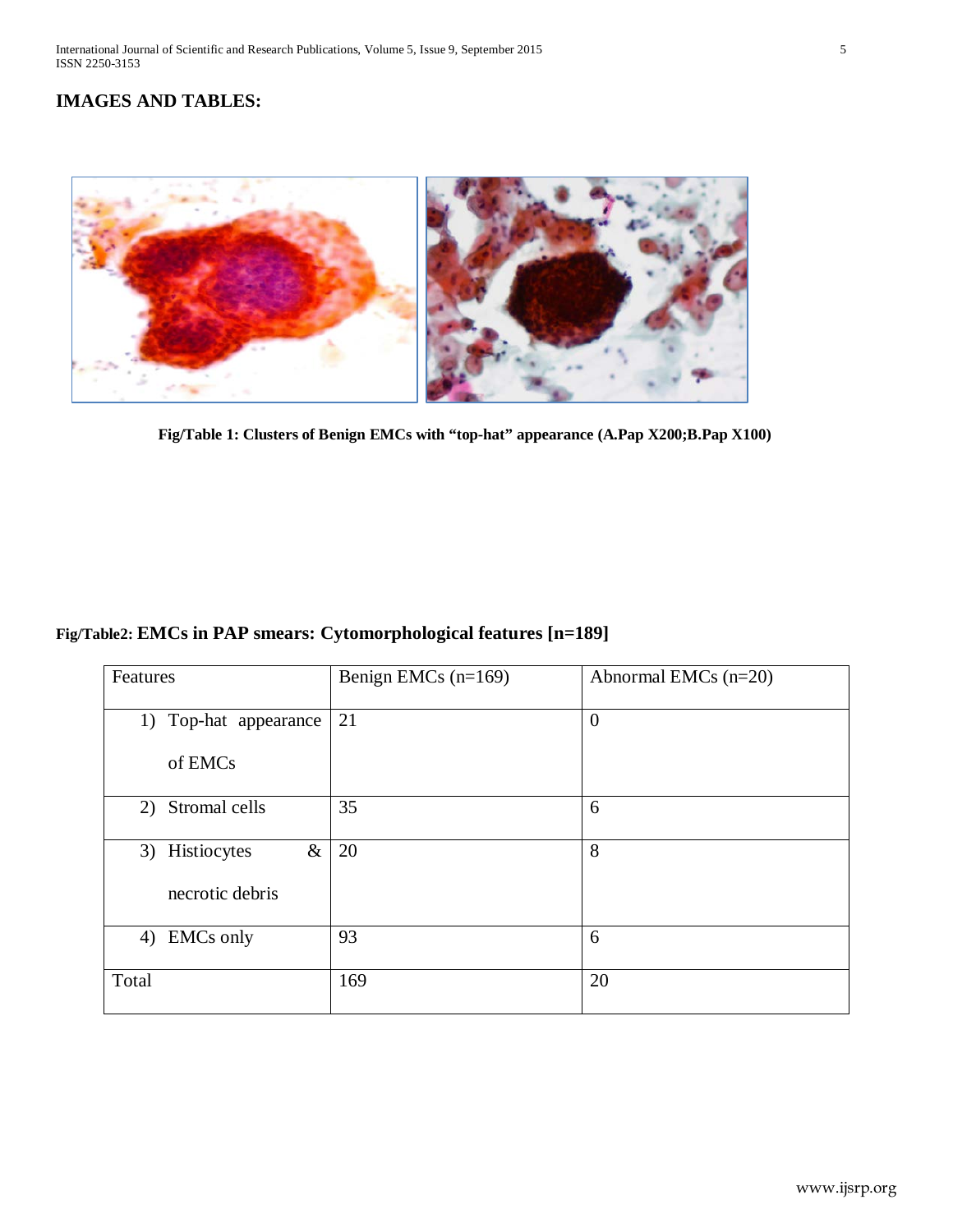| Features                                                                                                                                                                                                                                                                | Benign EMCs $(n=169)$ | Abnormal EMCs (n=20) |
|-------------------------------------------------------------------------------------------------------------------------------------------------------------------------------------------------------------------------------------------------------------------------|-----------------------|----------------------|
| Age range<br>1)                                                                                                                                                                                                                                                         | $22-85$ years         | 35-67 years          |
| 2)<br>common age group<br>(in<br>years)                                                                                                                                                                                                                                 | $41 - 50$             | 51-60                |
| 3)<br>Number<br>$% \left( \left( \mathcal{A},\mathcal{A}\right) \right) =\left( \mathcal{A},\mathcal{A}\right)$ of<br>$\operatorname*{cases}% \left( \mathcal{A}\right) \equiv\operatorname*{const}$<br>symptomatic                                                     | 111 (65.7%)           | 19 (95%)             |
| Number of postmenopausal<br>4)<br>women                                                                                                                                                                                                                                 | 30 (17.8%)            | 14 (70%)             |
| 5)<br>Number of cases<br>with<br>biopsy correlation                                                                                                                                                                                                                     | 41                    | 08                   |
| endometrial<br>Significant<br>6)<br>pathology*                                                                                                                                                                                                                          | 13                    | 07                   |
| Number<br>$% \left( \left( \mathcal{A},\mathcal{A}\right) \right) =\left( \mathcal{A},\mathcal{A}\right)$ of<br>$% \left( \left( \mathcal{A},\mathcal{A}\right) \right) =\left( \mathcal{A},\mathcal{A}\right)$ of<br>7)<br>cases<br>endometrial carcinoma on<br>biopsy | 01                    | 06                   |

|  |  |  | Fig/Table3 : Comparison of patient groups with benign and abnormal endometrial cell clusters [n=189]: |
|--|--|--|-------------------------------------------------------------------------------------------------------|
|--|--|--|-------------------------------------------------------------------------------------------------------|

\*["Significant endometrial pathology" includes: endometrial polyp, endometrial hyperplasia & endometrial carcinoma]

|  |  |  | Fig/Table no. 4: Comparison of patient groups with respect to age category [n=189]: |
|--|--|--|-------------------------------------------------------------------------------------|
|  |  |  |                                                                                     |

| Features                           | $<$ 40 years (n=47) | $\geq$ 40 years (n=142)    |
|------------------------------------|---------------------|----------------------------|
| Mean age (in years)<br>1)          | 32.3                | 49.2                       |
| presenting<br>2) Common            | DUB (23.3%)         | bleeding<br>Postmenopausal |
| symptom                            |                     | $(29.5\%)$                 |
| 3) Benign EMCs only                | 35                  | 67                         |
| <b>EMCs</b><br>Benign<br>4)<br>$+$ | 9                   | 36                         |
| stromal cells                      |                     |                            |
| 5) Benign EMCs + debris            | $\overline{2}$      | 20                         |
| Abnormal EMCs<br>6)                |                     | 19                         |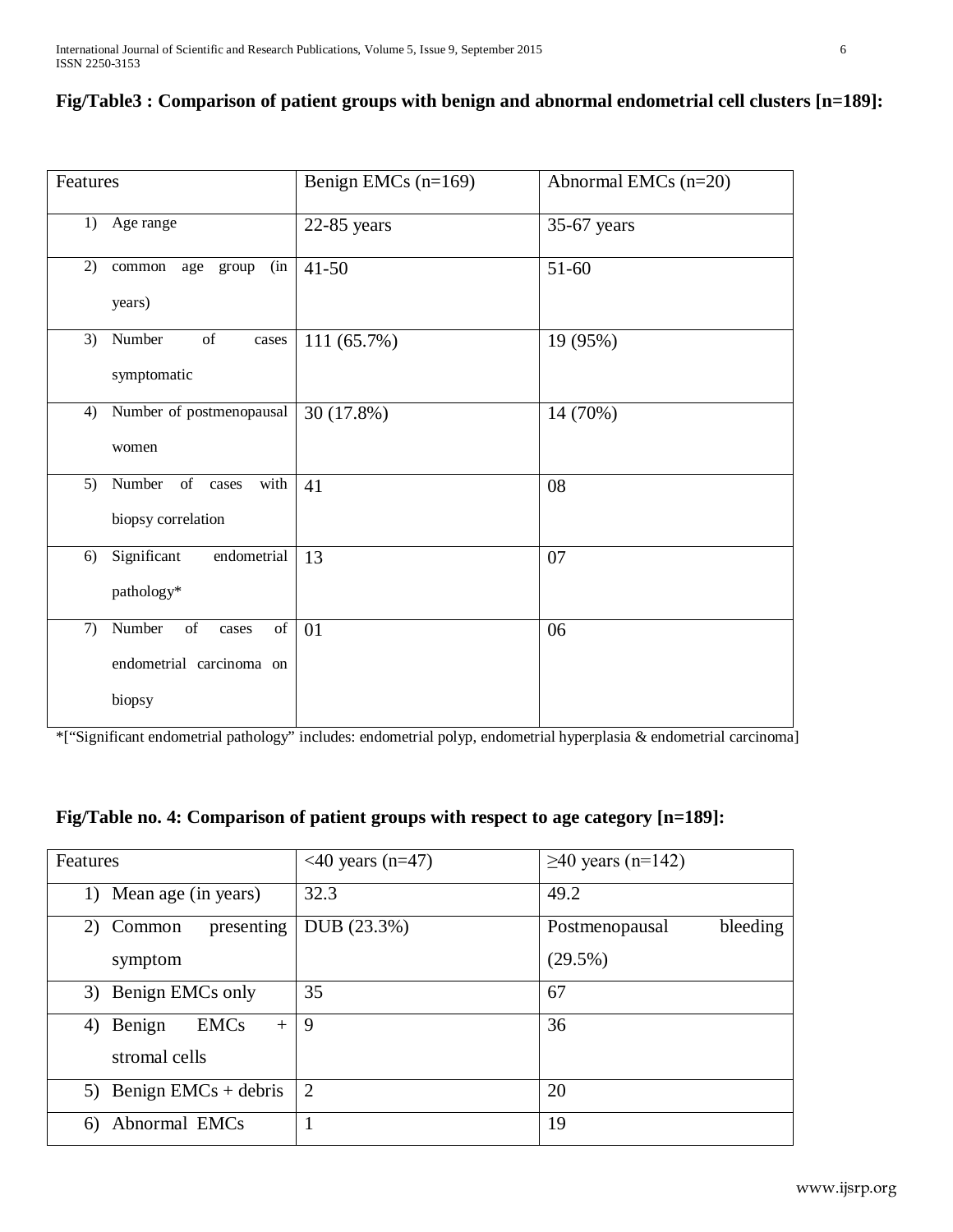|                           |                | <b>Type of EMCs in Pap smears</b> |                          |                          | Age group                |                 |
|---------------------------|----------------|-----------------------------------|--------------------------|--------------------------|--------------------------|-----------------|
|                           |                |                                   |                          |                          |                          |                 |
|                           |                |                                   |                          |                          | <40 years                | $\geq$ 40 years |
| Histopathological         | Number         | Benign                            | Atypical                 | Malignant                |                          |                 |
| diagnosis                 | of cases       | <b>EMCs</b>                       | <b>EMCs</b>              | <b>EMCs</b>              |                          |                 |
|                           |                |                                   |                          |                          |                          |                 |
| Leiomyoma                 | 12             | 12                                |                          |                          | $\mathbf{1}$             | 11              |
| Proliferative endometrium | 06             | 6                                 | $\overline{\phantom{a}}$ | $\qquad \qquad$          | $\qquad \qquad -$        | 6               |
| Secretory endometrium     | 10             | 9                                 | 1                        | $\overline{\phantom{a}}$ | $\overline{\phantom{a}}$ | 10              |
| Adenomyosis               | 1              | 1                                 | $\overline{\phantom{a}}$ | $\overline{\phantom{a}}$ | $\overline{\phantom{0}}$ | $\mathbf{1}$    |
| Endometrial polyp         | 8              | 8                                 | $\overline{\phantom{a}}$ | $\qquad \qquad$          | $\mathbf{1}$             | $\overline{7}$  |
| Endometrial Hyperplasia   | 5              | $\overline{4}$                    |                          | $\qquad \qquad$          | $\mathbf{1}$             | $\overline{4}$  |
| Endometrial carcinoma     | $\overline{7}$ | 1                                 | $\overline{4}$           | $\overline{2}$           | $\overline{a}$           | $\overline{7}$  |

# **Fig/Table No. 5: Biopsy correlation with types of EMCs in their Pap smears & age group. [n=49]**



 **Fig 6 :Clusters of atypical EMCs with neutrophils & debris (A:Pap X100;B:Pap X200)**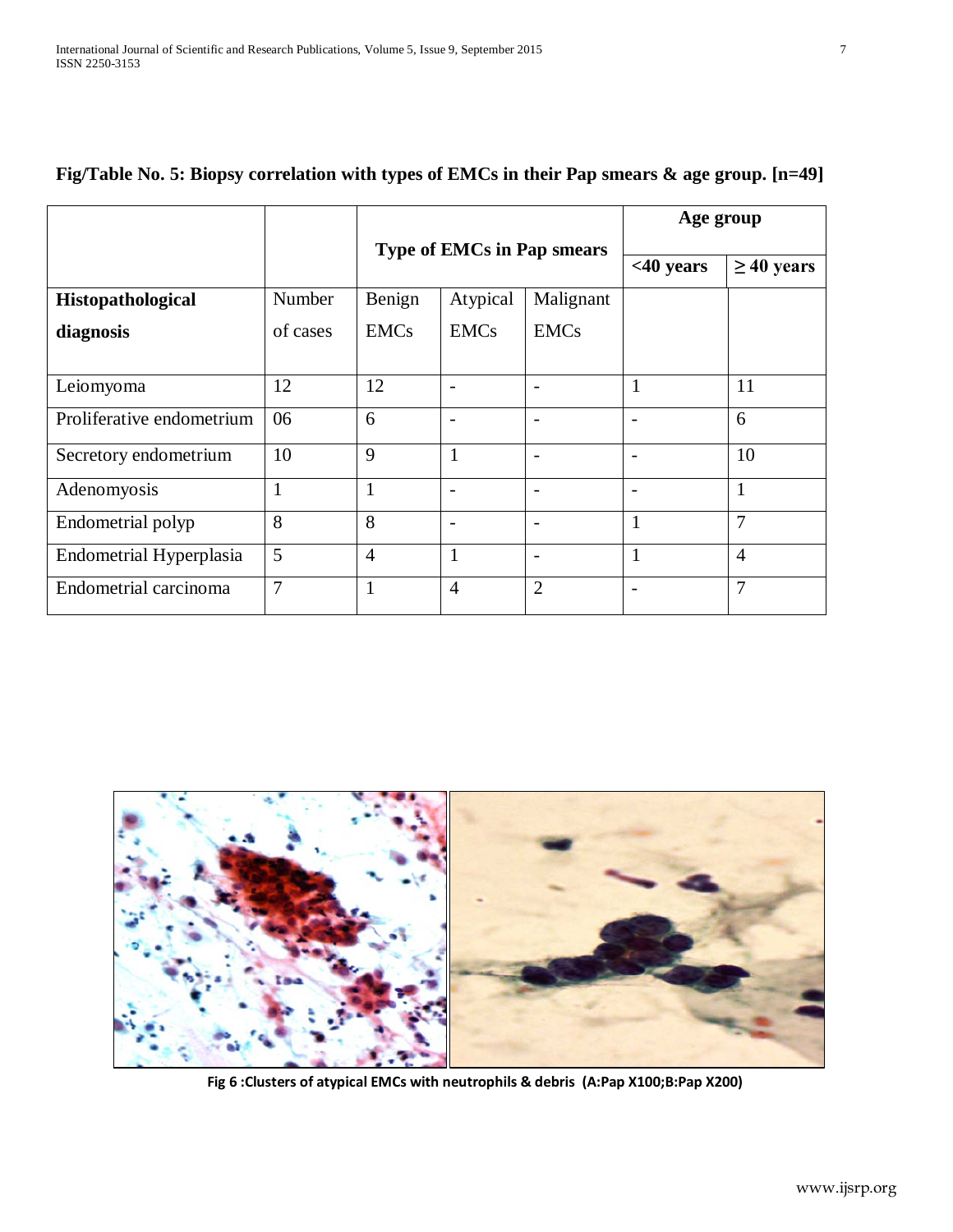

**Fig 7: cluster of malignant EMCs with neutrophils (A:Pap X100; B:Pap X200)**



**Fig 8(A): Cluster of benign EMCs (Pap X200)**

**Fig 8(B): Corresponding histopathological image showing poorly differentiated endometrial carcinoma, grade III. (H&E X200)**



**Fig 9(A): Cluster of atypical EMCs with neutrophils & debris (Pap X200) Fig 9(B): Corresponding histopathological image showing endometrial hyperplasia. (H&E X200)**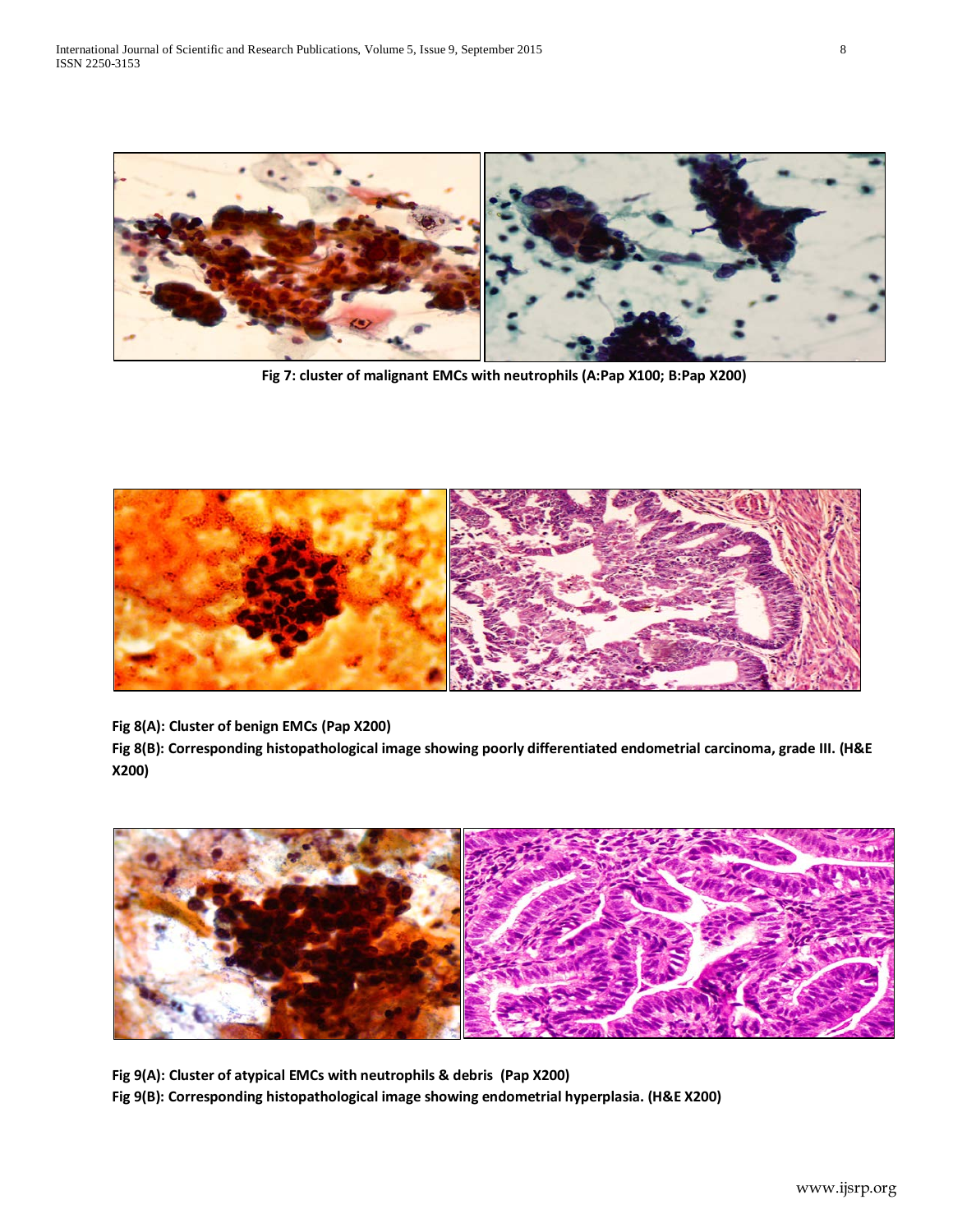

**Fig 10(A): Cluster of atypical EMCs with few neutrophils (Pap X200)**

**Fig 10(B): Corresponding histopathological image showing grade 1, villoglandular endometrial carcinoma. (H&E X200)**



**Fig 11(A): Cluster of malignant EMCs with neutrophils & debris (Pap X100) Fig 11(B): Corresponding histopathological image showing poorly differentiated endometrial carcinoma, grade III. (H&E X200)** 

#### **VII. REFERENCES**

1.Karim BO, Burroughs FH, Rosenthal DL, Ali SZ. Endometrial-Type Cells in Cervico-vaginal smears: Clinical significance and cytopathologic correlates. Diagn. Cytopathol. 2002;26(2):123-7

2.Vooijs GP, van der Graaf Y, Vooijs MA. The presence of endometrial cells in cervical smears in relation to the day of the menstrual cycle and the method of contraception. Acta cytologica. 1987;31(4):427-33.

3.Lai CR, Hsu CY, Li AF. Degenerative necrotic endometrial debris in Papanicolaou smears. The role in the prediction of endometrial pathology. American journal of clinical pathology. 2012;137(2):290-4.